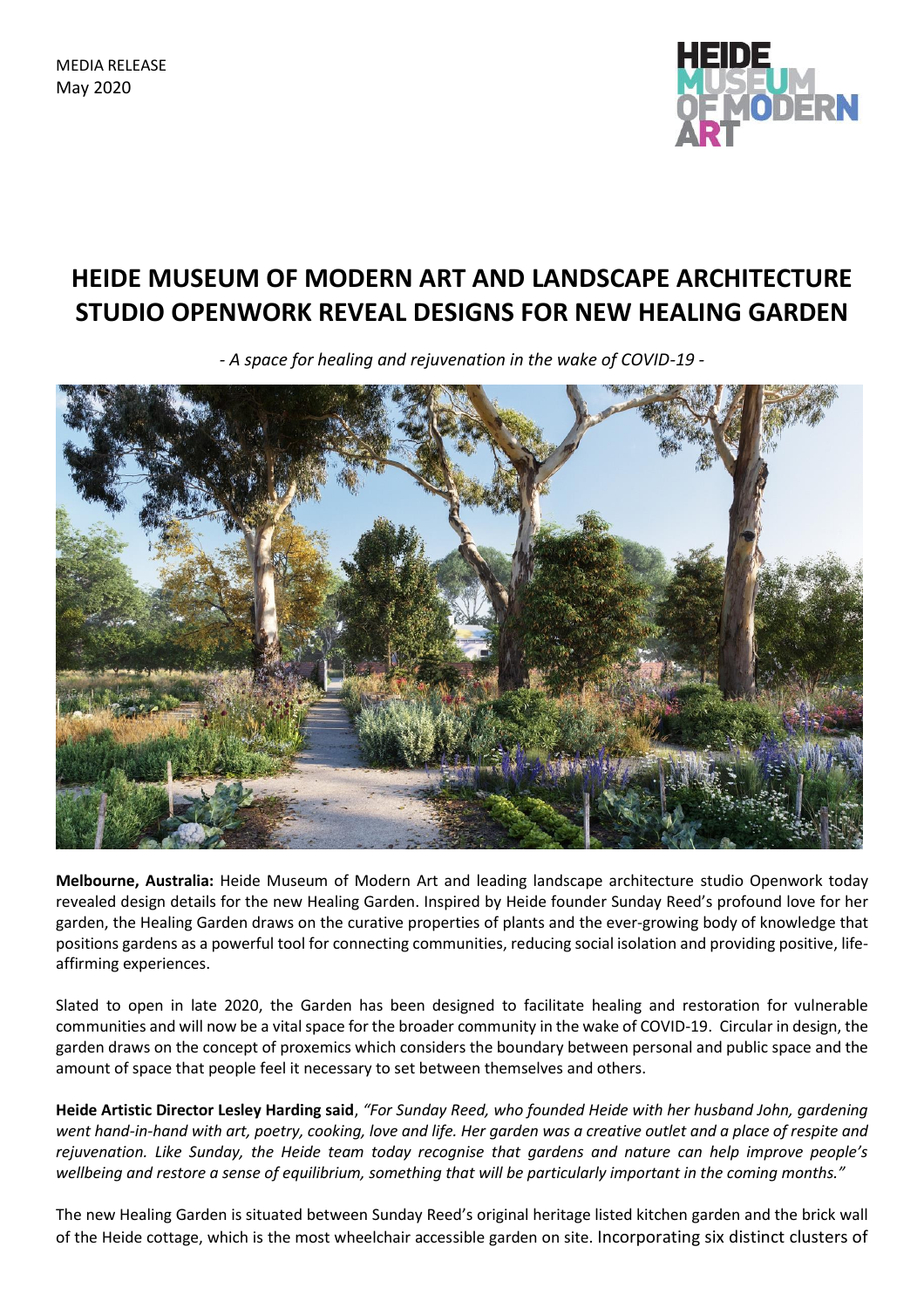

different planting styles that each facilitate a variety of sensory activities, the design is sensitive to Sunday Reed's original paths and trees. Throughout these clusters will be a series of nooks that have developed existing spaces into social areas, including seating made from leftover limestone from Heide Modern.

**Openwork Senior Landscape Architect Elizabeth Herbert commented,** *"Using existing structures and plants the design looks to heighten the experience of nature and create a protective space within the wider Heide garden. In many ways the Healing Garden sums up the broader Heide ethos and garden experience in one space. By creating small moments through different planting styles, strategic seating placement and sensory activities, the garden's design invites visitors to pause, occupy the space around them and ultimately own their experience."*

The garden features six clusters of different planting styles that each facilitate a variety of sensory activities:

- As visitors enter the garden, they encounter **Scented Entries** that use strongly fragrant plants, including Sunday Reed's original roses, to mark the transition into the space using the sense of smell as well as visual markers.
- The **Sensory Kitchen Garden** shares a boundary with Heide I's current kitchen garden and will include edible plants that activate the sense of taste.
- The **Haptic Play Garden** focuses on younger visitors who may be on the autism spectrum and includes a tactile water play that can be touched and heard.



- The **Bush Tucker Garden** builds on the Indigenous plants currently in the garden by incorporating a large piece of stone that acts as a proxy table where Bush Tucker can be ground, touched and smelt.
- **The Meadow**, the largest of the clusters, draws on the New Perennial and herbaceous gardens movement, pioneered by Gertrude Jekyll, who was an influence on the Reeds. The Meadow will be defined by a seemingly wild, rambunctious but curated planting style that emphasises seasonal change and immersive experience.
- **The Wild Garden** is a response to the climbing roses that characterise the wall and arbors of the original garden and creates a space that is carefully maintained to appear wild.

**Openwork Director, Mark Jacques concludes,** *"By turning up the volume on the diversity, colour, texture, and sensory stimulus, the Healing Garden is inherently a space defined by surrender and escape from the everyday, a place to recharge and step away from normal behaviours. As visitors walk through the garden we hope they will slow down, hear the birds and leaves swaying the wind, see the butterflies, smell the flowers and accept the invitation to pause and mindfully explore the detail around them."*